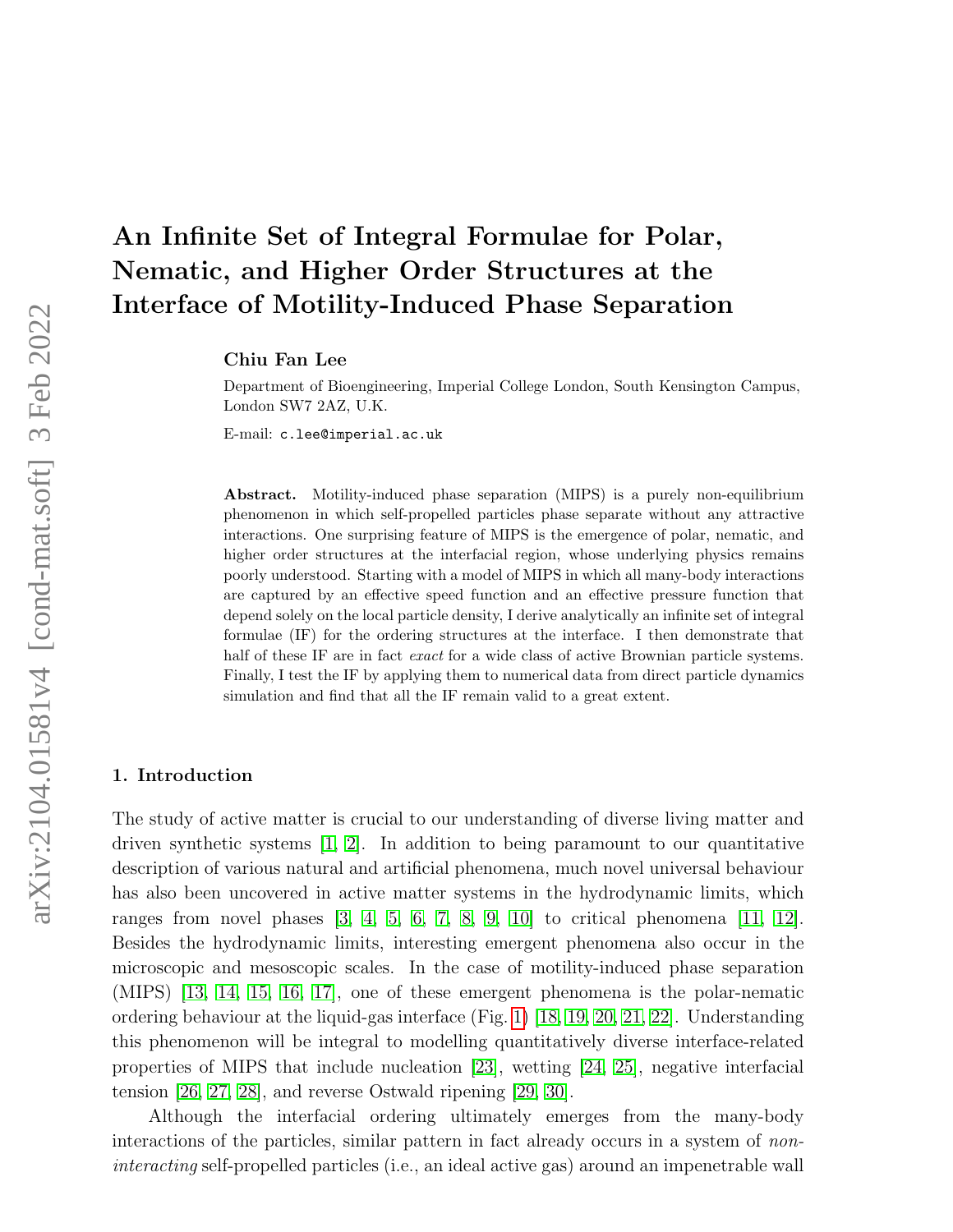

<span id="page-1-0"></span>Figure 1. Schematic of the generic polar-nematic ordering observed at the interface of MIPS. The shade of blue depicts the particle density of the system. The particles' orientations are isotropic in the bulks of both liquid and gas phases. As one approaches the interface from the liquid (condensed) phase, the average orientation of the particles at the interfacial region becomes predominantly polar (pointing towards the liquid phase as indicated by the black arrow), and then predominantly nematic (i.e., particles' orientations tend be approximately vertical, as indicated by the red double-arrow.) Higher order tensorial structures beyond the polar and nematic fields also emerge at the interfacial region. Here, using an model in which the effective speed of the particles and the effective local pressure in the system depend solely on the local density, an infinite set of integral formulae is obtained for all these tensorial structures.

– particles stuck at the wall tend to point towards it (hence the system is polar), and particles right outside the wall are predominantly moving parallel to the wall (hence nematic), since they constitute particles whose orientations have just rotated enough to be pointing away from the wall [\[31,](#page-10-16) [32\]](#page-10-17). This revelation suggests that the polarnematic pattern observed in MIPS can be studied using an effective model in which all particle-particle interactions are captured by a velocity field that depends purely on the system's local configurations, such as the local particle density. Implementing this task is the goal of this paper. Specifically, I first derive the equation of motion (EOM) of the many-particle distribution function under the assumptions that the effective speed and the effective pressure depend solely on the local properties of the particle density. I then obtained the steady state equations that describe the polar, nematic, and higher order tensor fields of the system, and from these an infinite set of integral formulae (IF), one for each tensor field. Moreover, I test these IF on published numerical data obtained from direct particle dynamics simulation [\[18\]](#page-10-3), and demonstrate that the IF remain valid to a remarkable extent. Finally, I showed in the appendix that half of the IF hold exactly for a wide class of active Brownian particle systems that exhibit MIPS.

## 2. Effective model

In two dimensions, an archetype of active systems exhibiting MIPS consists of a collection of N polar self-propelled particles in a finite volume  $V$ , such that the particles interact purely sterically via a short-ranged repulsive potential energy  $U$ , whose exact form is unimportant. Each particle also exerts a constant active force,  $f_a$ , that points to a particular orientation denoted by  $\hat{\mathbf{n}} \equiv \cos \Theta \hat{\mathbf{x}} + \sin \Theta \hat{\mathbf{y}}$ , and the angle  $\Theta$  itself undergoes diffusion with the rotational diffusion coefficient  $D_{\rm R}$ . Furthermore, the particles can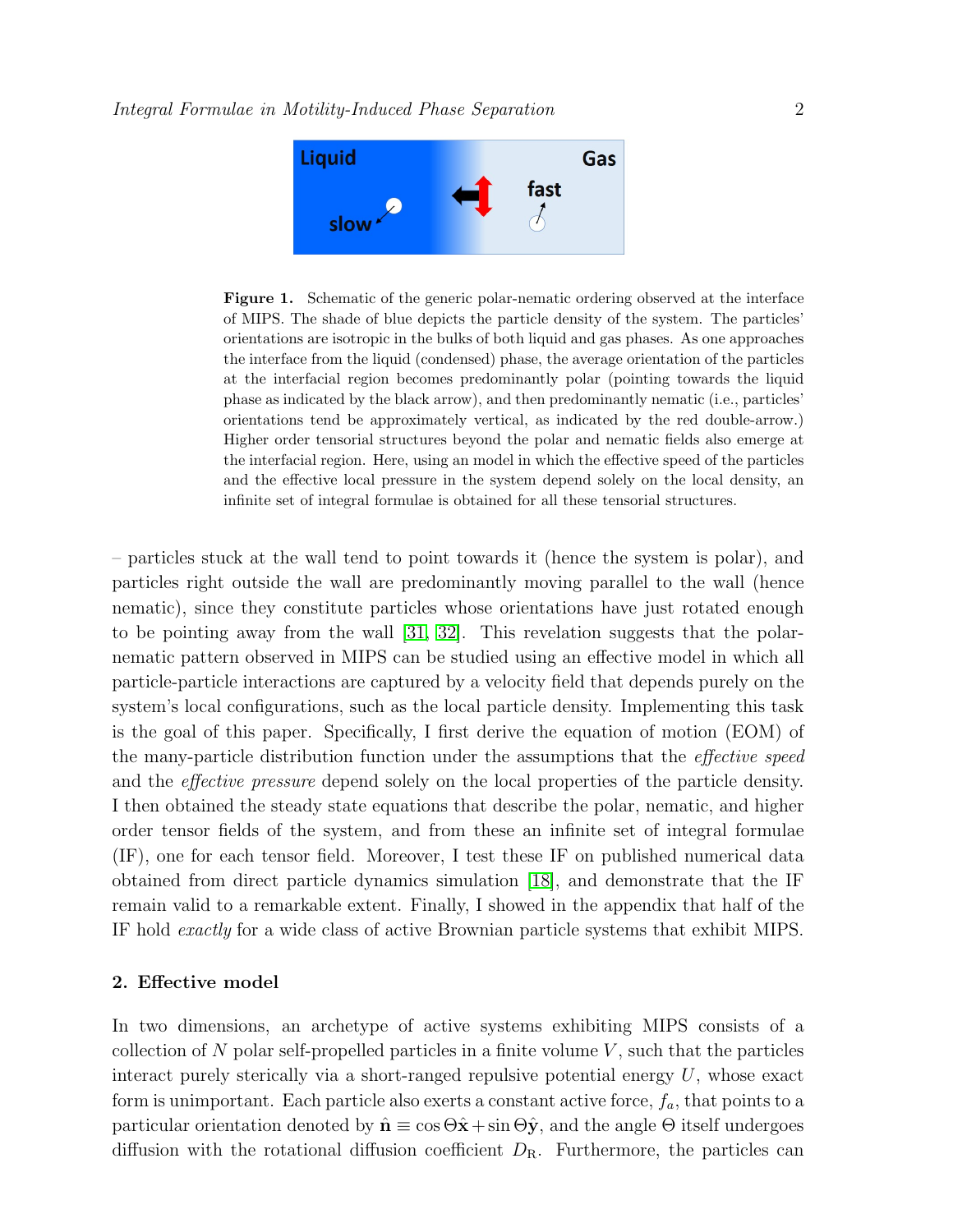potentially perform Brownian motions characterized by the diffusion coefficient  $D_T$ . Overall, the microscopic equations of motion (EOM) of the system are therefore

$$
\frac{\mathrm{d}\mathbf{R}_i}{\mathrm{d}t} = -\frac{1}{\eta} \sum_{j \neq i} \nabla_{\mathbf{R}_i} U(|\mathbf{R}_i - \mathbf{R}_j|) + \frac{f_a}{\eta} \hat{\mathbf{n}}_i + \sqrt{2D_{\mathrm{T}}} \mathbf{g}_i^{\mathrm{T}}(t)
$$
(1a)

$$
\frac{\mathrm{d}\Theta_i}{\mathrm{d}t} = \sqrt{2D_{\mathrm{R}}}g_i^{\mathrm{R}}(t) \tag{1b}
$$

where the indices i, j enumerate the particles  $(i, j = 1, 2, \ldots, N)$ ,  $\mathbf{R}_i(t)$  is the i-th particle's position at time t,  $\eta$  is the damping coefficient in this overdamped system, and  $\mathbf{g}^{\mathrm{T}}$ 's and  $g^{\mathrm{R}}$ 's are independent Gaussian noise terms with zero means and unit variances, e.g.,  $\langle g_i^{\text{R}}(t) \rangle = 0$  and  $\langle g_i^{\text{R}}(t) g_j^{\text{R}}(t') \rangle = \delta_{ij} \delta(t - t')$ .

Since the particles' identities are irrelevant, we can focus instead on the temporal evolution of the N-particle distribution function:

<span id="page-2-3"></span>
$$
\psi(\mathbf{r}, \theta, t) = \left\langle \sum_{i=1}^{N} \delta^2(\mathbf{r} - \mathbf{R}_i(t)) \delta(\theta - \Theta_i(t)) \right\rangle , \qquad (2)
$$

where the angular brackets denote averaging over the noises.

As mentioned before, the goal here is to account for all particle-particle interactions and fluctuations effectively through a speed function and a pressure function that depend solely on the local density:  $\rho(\mathbf{r},t) = (2\pi)^{-1} \int d\theta \psi(\mathbf{r},\theta,t)$ . Specifically, the model EOM of  $\psi$  is assumed to be of the form:

<span id="page-2-1"></span>
$$
\partial_t \psi = -\nabla_{\mathbf{r}} \cdot (\mathbf{v}\psi) + D_{\mathrm{T}} \nabla_{\mathbf{r}}^2 \psi + D_{\mathrm{R}} \partial_{\theta}^2 \psi , \qquad (3)
$$

where v is the 'velocity field' taken to be

<span id="page-2-0"></span>
$$
\mathbf{v}(\mathbf{r},\theta,t) = u(\rho(\mathbf{r},t))\hat{\mathbf{n}}(\theta) - \rho(\mathbf{r},t)^{-1}\nabla P(\rho(\mathbf{r},t)),
$$
\n(4)

and u and P are the effective density-dependent speed and pressure functions, respectively. Note that the 'effective pressure' P does not necessarily correspond to the mechanical pressure in a thermal system, or the Irving-Kirkwood pressure defined for passive systems [\[33\]](#page-10-18). Instead, P should be viewed as a density-dependent scalar function whose spatial gradient contributes to the velocity field as described in Eq. [\(4\)](#page-2-0). I further note that allowing the effective functions  $u$  and  $P$  to depend also on the spatial derivatives of  $\rho$  (e.g.,  $\nabla^2 \rho$ ) will not alter the key results here. In the Appendix, I will relate the approximation adopted here to a formally exact set of hierarchical EOM.

Given the model equations [\(3,](#page-2-1)[4\)](#page-2-0), we are now ready to systematically construct a reduced set of EOM in which the fields of interest depend on r and t, but not  $\theta$ . Specifically, these fields will be  $m$ -th rank tensors of the form:

<span id="page-2-2"></span>
$$
T_{\alpha_1\cdots\alpha_m}^{(m)} = \frac{1}{2\pi} \int d\theta \hat{n}_{\alpha_1} \hat{n}_{\alpha_2} \cdots \hat{n}_{\alpha_m} (\psi - \rho) , \qquad (5)
$$

where the Greek letters enumerate the spatial coordinates and the subtraction of  $\rho$  in the integrand ensures that these tensor fields vanish if  $\psi$  is isotropic in  $\theta$ . For instance, the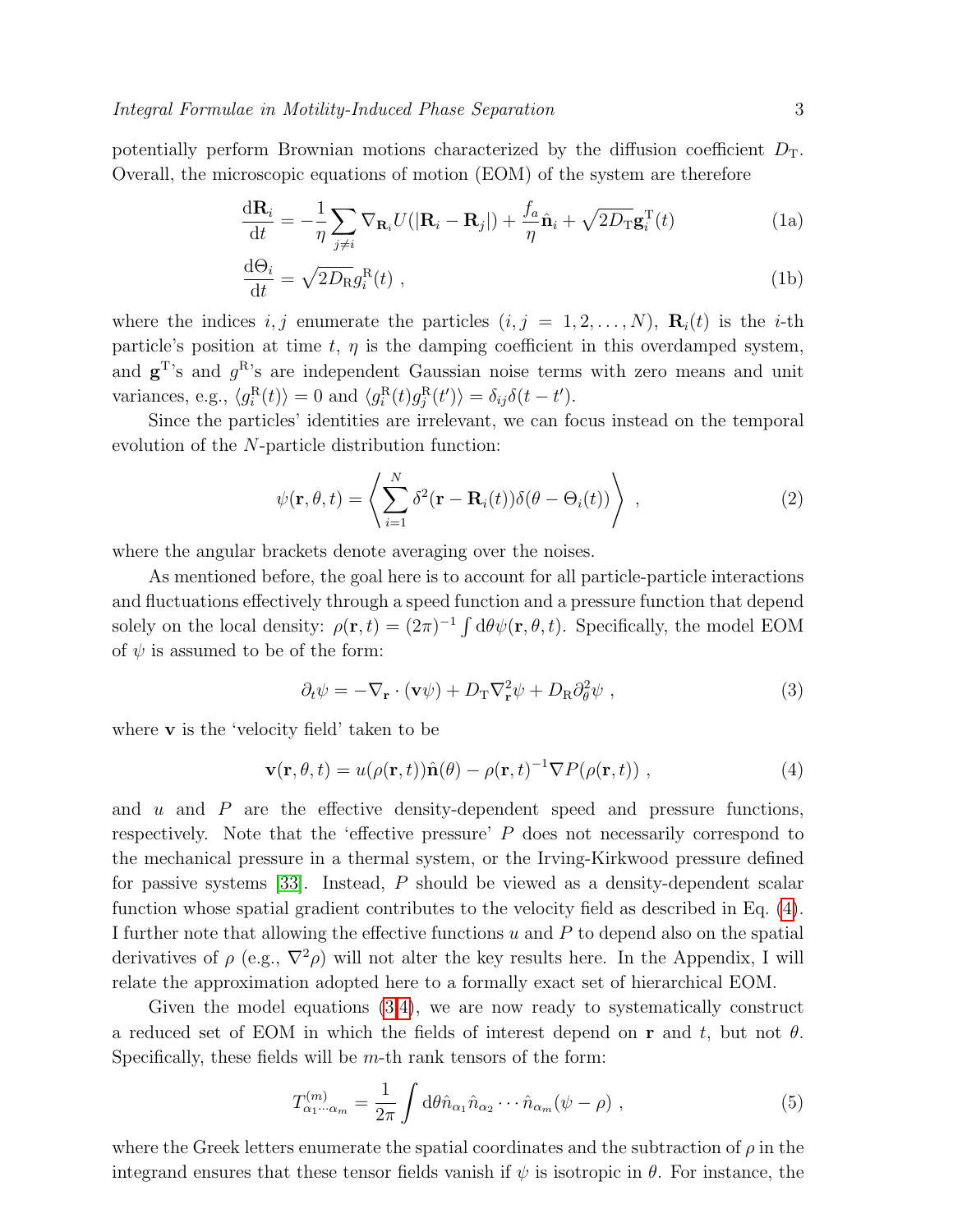

<span id="page-3-0"></span>Figure 2. The integrals of the m-th rank tensor fields normalized by the integral of  $M_x$  (denoted by  $I_1$ ) [\(16\)](#page-5-0). The analytical results are denoted by red circles [\(13c](#page-4-0)[,15\)](#page-5-1), and the corresponding integral values obtained using data from direct particle simulation are shown by black crosses (odd  $m$ ) and black pluses (even  $m$ ). The inset plot zooms into the  $m$ -axis to show the small deviations of the numerical results from the analytical predictions for even m.

unnormalized polar field  $\mathbf{M}(\mathbf{r},t)$  and nematic field Q are the first-rank and second-rank tensors, respectively:

$$
M_{\alpha} = \frac{1}{2\pi} \int d\theta \hat{n}_{\alpha} \psi \quad , \quad Q_{\alpha\beta} = \frac{1}{2\pi} \left( \int d\theta \hat{n}_{\alpha} \hat{n}_{\beta} \psi \right) - \frac{\rho}{2} \delta_{\alpha\beta} \ . \tag{6}
$$

These fields are unnormalized since they are not normalized by the density, as opposed to, e.g., the normalized polar field  $\mathbf{M}^{N} = (2\pi\rho)^{-1} \int d\theta \hat{\mathbf{n}} \psi$ .

From  $(3,4)$  $(3,4)$ , the EOM of the density and polar fields can be obtained:

$$
\partial_t \rho = - \partial_\alpha \left[ u M_\alpha - \partial_\alpha \left( P + D_\text{T} \rho \right) \right] \tag{7a}
$$

$$
\partial_t M_\alpha = - \partial_\beta \left[ u \left( Q_{\alpha\beta} + \frac{\rho}{2} \delta_{\alpha\beta} \right) - \frac{M_\alpha}{\rho} \partial_\beta P - D_\text{T} \partial_\beta M_\alpha \right] - D_\text{R} M_\alpha \;, \tag{7b}
$$

where  $\partial_{\alpha} \equiv \partial/\partial r_{\alpha}$  and repeated indices are summed over. The EOM of higher order tensor fields can be derived similarly, as illustrated next.

### 3. Integral formulae at the steady state

I will now focus exclusively on the steady state in the phase separated regime, where there is a single liquid-gas interface located around  $x = 0$ . By construction, spatial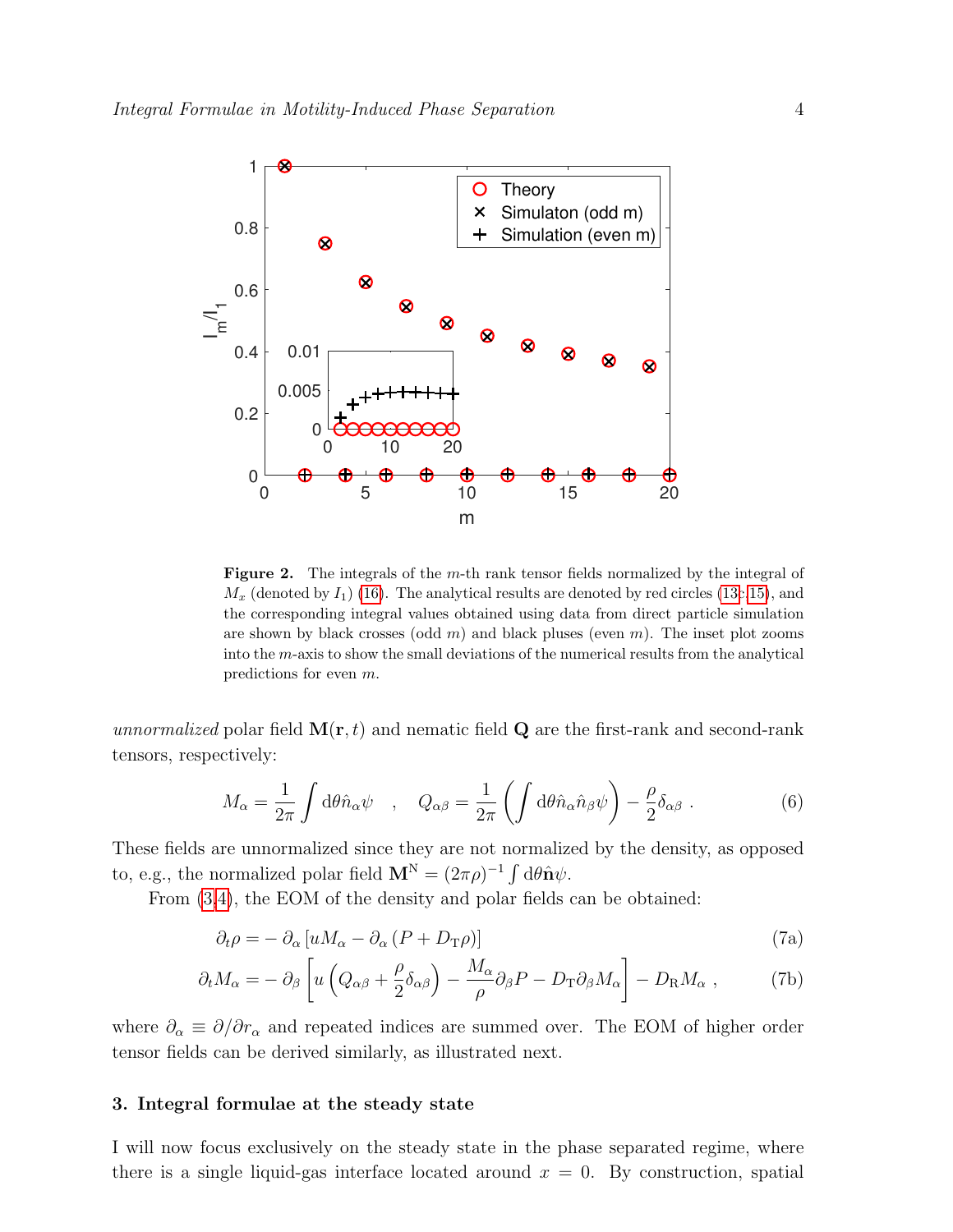variations occur only along the x direction, and we thus need only to consider tensor fields with all subscripts being x, i.e., tensor fields of the form  $T_{x\cdots x}^{(m)}$ For later convenience, I will further denote  $T_{x\cdots x}^{(m)}$  by  $O_m$  when m is odd and by  $E_m$  when m is even. Specifically, from the definitions of the tensor fields [\(5\)](#page-2-2), we have

$$
O_m = \frac{1}{2\pi} \int d\theta \cos^m \theta \psi , E_m = \frac{1}{2\pi} \int d\theta \cos^m \theta \psi - K_m \rho , \qquad (8)
$$

where

<span id="page-4-2"></span><span id="page-4-1"></span>
$$
K_m \equiv \frac{(m-1)!!}{2^{m/2-1}m(m/2-1)!} \ . \tag{9}
$$

At the steady state, the equations satisfied by the tensor fields are, from [\(3](#page-2-1)[,4\)](#page-2-0):

$$
D_{\rm R}M_x = -\frac{\mathrm{d}}{\mathrm{d}x} \left[ u \left( Q_{xx} + \frac{\rho}{2} \right) - \frac{M_x}{\rho} \frac{\mathrm{d}P}{\mathrm{d}x} - D_{\rm T} \frac{\mathrm{d}M_x}{\mathrm{d}x} \right] , \qquad (10a)
$$
  

$$
4D_{\rm R}Q_{xx} = -\frac{\mathrm{d}}{\mathrm{d}x} \left[ uO_3 - \frac{Q_{xx} + \rho/2}{\rho} \frac{\mathrm{d}P}{\mathrm{d}x} - D_{\rm T} \frac{\mathrm{d}Q_{xx}}{\mathrm{d}x} \right] , \qquad (10b)
$$

$$
D_{\rm R} \left[ m^2 O_m - (m-1) m O_{m-2} \right] = -\frac{\mathrm{d}}{\mathrm{d}x} \left[ u \left( E_{m+1} + K_{m+1} \rho \right) - \frac{O_m}{\rho} \frac{\mathrm{d}P}{\mathrm{d}x} - D_{\rm T} \frac{\mathrm{d}O_m}{\mathrm{d}x} \right] , \text{ for odd } m > 1 ,
$$
\n(10c)

$$
D_{\rm R} \left[ m^2 E_m - (m-1)m E_{m-2} \right] = -\frac{\mathrm{d}}{\mathrm{d}x} \left[ u O_{m+1} - \frac{E_m + K_m \rho}{\rho} \frac{\mathrm{d}P}{\mathrm{d}x} - D_{\rm T} \frac{\mathrm{d}E_m}{\mathrm{d}x} \right] , \text{ for even } m > 2 .
$$
\n(10d)

The L.H.S. of [\(10\)](#page-4-1) follow from the identities below:

$$
\int d\theta \cos^m \theta \partial_\theta^2 \psi = \int d\theta \left[ (m-1)m \cos^{m-2} \theta - m^2 \cos^m \theta \right] \psi , \qquad (11)
$$

and for the L.H.S. of [\(10d](#page-4-1)), I have additionally used the identity:

$$
m^2 K_m - (m-1)m K_{m-2} = 0 , \t\t(12)
$$

which can be readily derived from the definition of  $K_m$  [\(9\)](#page-4-2).

Since  $\psi$  is isotropic in both x and  $\theta$  deep in the liquid and gas phase,  $M_x, Q_{xx}, O_m$ ,  $E_m$ , and  $dP/dx$  all vanish when  $|x| \gg 0$ . Therefore, by integrating both sides of [\(10\)](#page-4-1) over the whole  $x$  domain, we arrive at the followings:

<span id="page-4-0"></span>
$$
\int_{-\infty}^{\infty} dx M_x = K_2 A = \frac{A}{2} , \qquad (13a)
$$

$$
\int_{-\infty}^{\infty} dx \left[ m^2 O_m - (m-1)m O_{m-2} \right] = K_{m+1} A , \qquad (13b)
$$

$$
\int_{-\infty}^{\infty} dx Q_{xx} = \int_{-\infty}^{\infty} dx E_m = 0 , \qquad (13c)
$$

where

$$
A \equiv \frac{1}{D_{\rm R}} \left[ \lim_{x \to -\infty} u(\rho(x))\rho(x) - \lim_{x \to \infty} u(\rho(x))\rho(x) \right] \ . \tag{14}
$$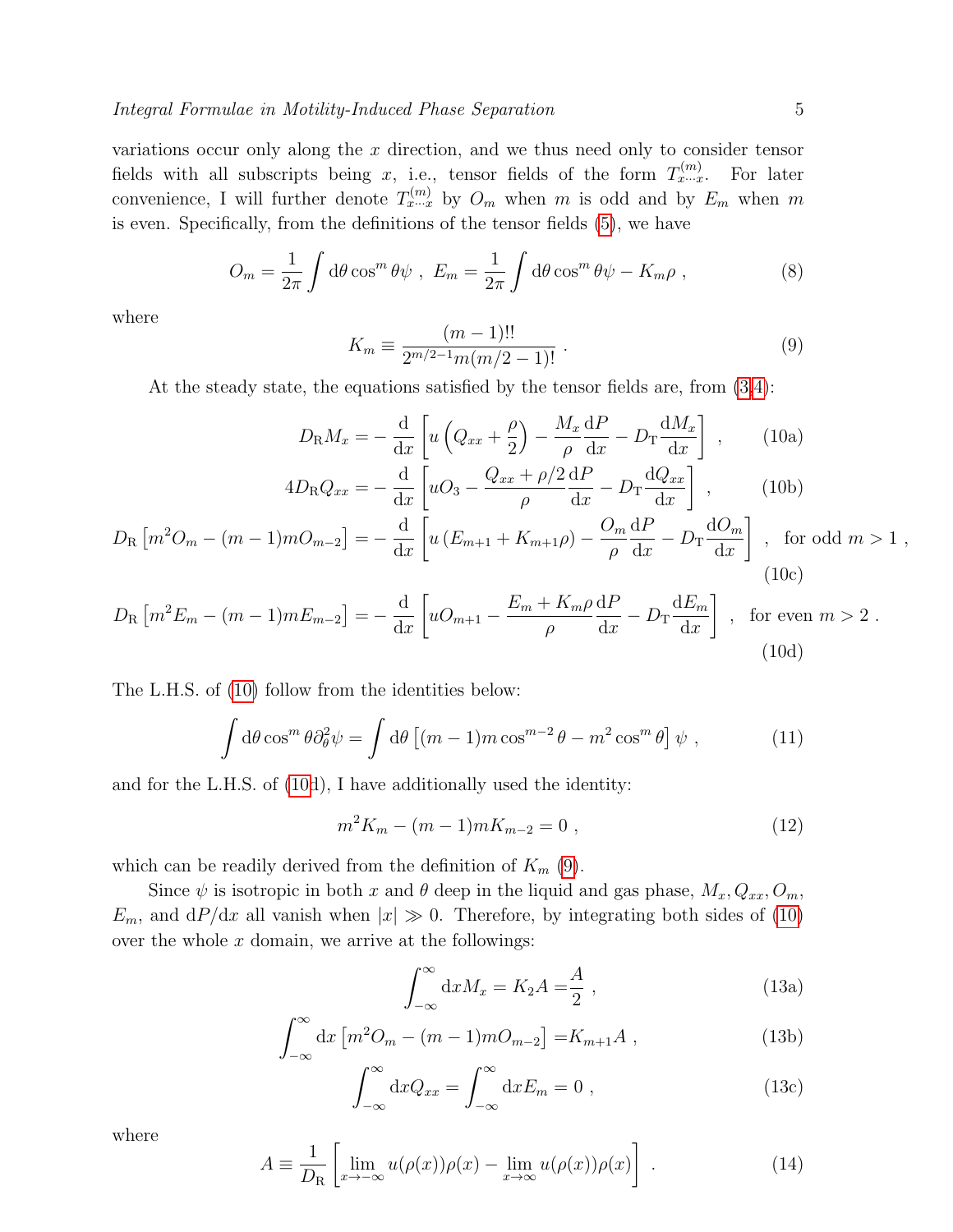

<span id="page-5-2"></span>**Figure 3.** The variations of the density  $\rho$  (a), the odd-rank tensor fields  $O_m$  (b), and the even-rank tensor fields  $E_m$  (c), with respect to x at the steady state of a system of self-propelled particles with repulsive interactions that exhibits MIPS. The simulation data used for these curves are from a previous study [\[18\]](#page-10-3).

In fact, one more simplification can be made: starting with [\(13a](#page-4-0)) and using [\(13b](#page-4-0)), one can readily prove by mathematical induction that

<span id="page-5-1"></span>
$$
\int_{-\infty}^{\infty} dx \langle O_m \rangle = K_{m+1} A . \qquad (15)
$$

The integral formulae  $(IF)$  expressed in  $(13c)$  $(13c)$  and  $(15)$  are the key results of this paper. In the appendix, I will further show that for even m, the IF  $(13c)$  $(13c)$  are in fact exact in a wide class of active Brownian particle systems.

Introducing the following notation:

<span id="page-5-0"></span>
$$
I_m = \begin{cases} \int dx \langle O_m \rangle, & m \text{ odd} \\ \int dx \langle E_m \rangle, & m \text{ even} \end{cases}
$$
 (16)

the plot of  $I_m/I_1$  vs. m is shown in Fig. [2](#page-3-0) (red circles). Note in particular the slow decay of  $I_m/I_1$  for odd m, which goes asymptotically to 0 as  $m^{-1/2}$  [\(9\)](#page-4-2).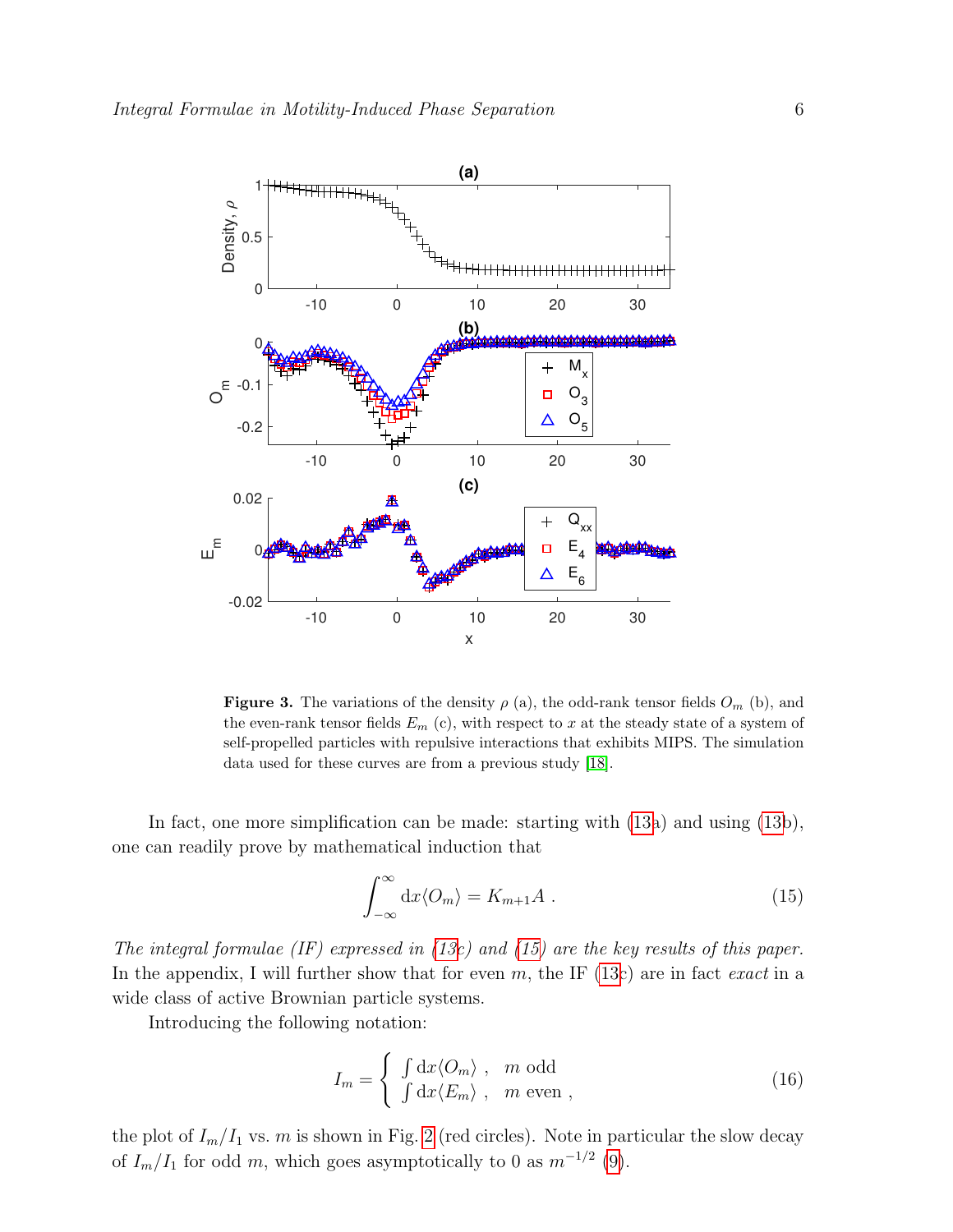## 4. Testing the integral formulae on a microscopic model of MIPS

As a test of the validity of the IF to realistic active systems exhibiting MIPS, I now re-analyse the numerical results obtained from simulating a microscopic model of MIPS [\[18\]](#page-10-3). Specifically, the simulation is on a system of 300 particles confined in a 2D channel of height  $10 \sin(\pi/3)$  and length 50. A periodic boundary condition is used for the vertical direction, a hard wall is placed on the left of the channel, and particles exiting the right wall will stay at the right wall but with its orientation randomized. These particles interact via short-ranged repulsive interactions in the form of the Weeks–Chandler–Andersen potential [\[34\]](#page-10-19):

$$
U(r) = \begin{cases} \frac{26}{6} \left[ \frac{1}{r^{12}} - \frac{2}{r^6} + 1 \right] , & \text{if } r < 1\\ 0 , & \text{otherwise} \end{cases}
$$
 (17)

Other parameters are:  $\eta = 1, f_a = 100, D<sub>T</sub> = 0$ , and  $D<sub>R</sub> = 3$ .

At the steady-state, the density and various tensor field profiles are shown in Fig. [3.](#page-5-2) Given that the liquid phase is on the left (Fig. [3a](#page-5-2)), the odd-rank tensor fields  $O_m$  are all negative around the interface (Fig. [3b](#page-5-2)), as the particles' orientations are mostly pointing towards the liquid phase (black arrow in Fig. [1\)](#page-1-0). For the even-rank tensor fields  $E_m$ (Fig. [3c](#page-5-2)), they first become positive when approaching the interface from deep in the liquid phase, indicating that their orientations are predominantly horizontal, consistent with the orientation of the polar field. These fields then subsequently become negative as one exits the interface, indicating that the particles' orientations become predominantly vertical (red double arrow in Fig. [1\)](#page-1-0). The "oscillatory" feature of  $E_m$  around the interface is of course necessary in order for the overall integrals of  $E_m$  to be zero [\(13c](#page-4-0)). Note also that while all tensor fields go to zero as  $m$  goes to infinity, they apparently do so rather slowly (Fig. [3\(](#page-5-2)b)-(c)). This is again consistent with the analytical result that  $I_m \sim m^{-1/2}$  for odd m. Overall, this slow decays indicates that a quantitative theory focusing on the interfacial region will need to incorporate a large number of higher order tensor fields. Finally, performing the integrals to this set of data as prescribed in [\(16\)](#page-5-0), the numerical result (black crosses and pluses in Fig. [2\)](#page-3-0) demonstrates that the IF are indeed valid to a great extent.

### 5. Summary & Outlook

Starting with a generic microscopic model of active particle system with only repulsive interactions, and adopting the simplifying assumptions that all many-body physics and fluctuations can be captured by an effective speed function and an effective pressure that depend solely on the local particle density, I have derived a set of EOM that describes the polar, nematic, and higher order tensor fields of the system. Focusing then on the steady state with a single liquid-gas interface, I obtained an infinite set of IF, one for each tensor field. I then tested these IF on data obtained from direct particle dynamics simulation of a microscopic model of MIPS, and found that the IF remain valid to a high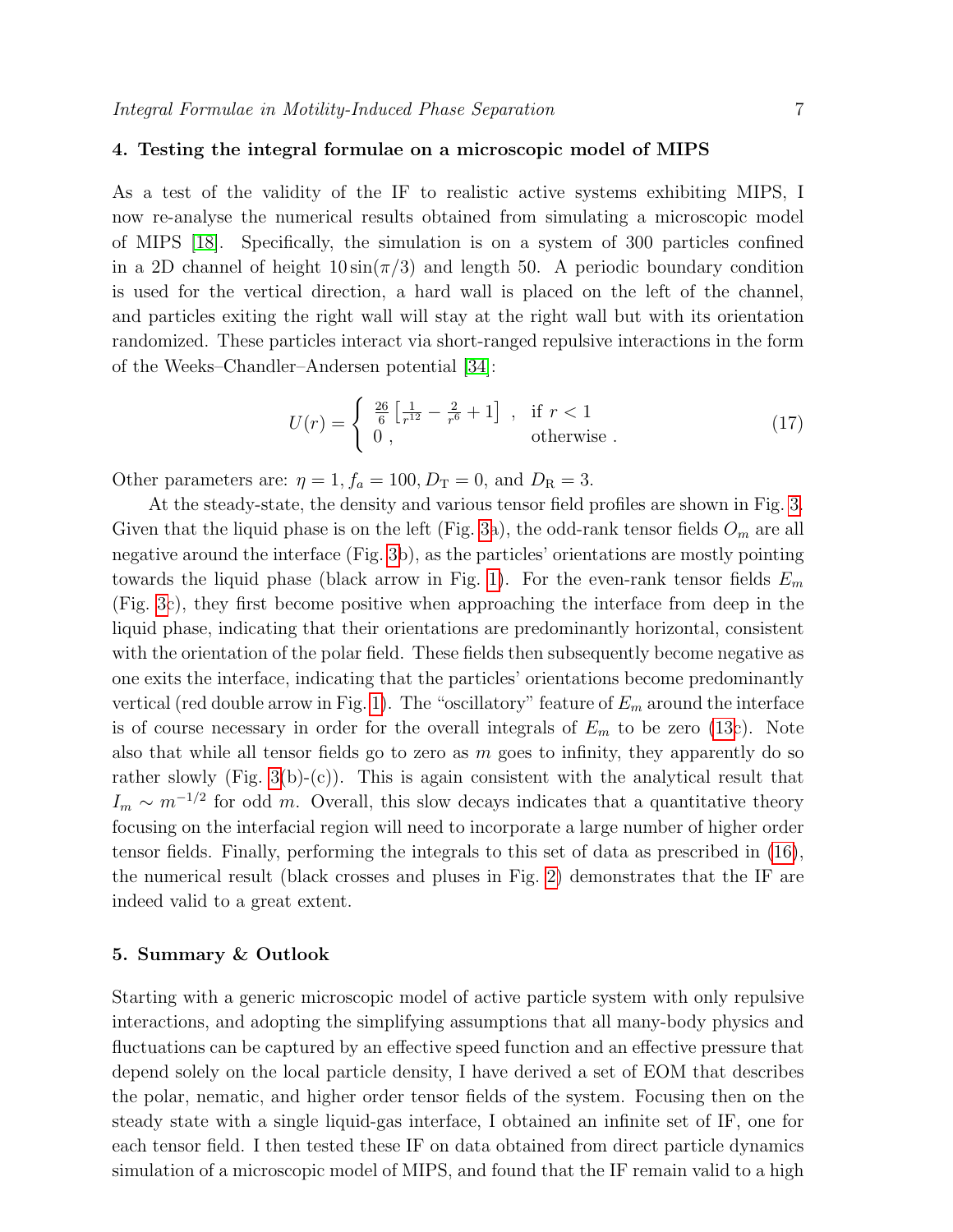accuracy. Furthermore, I showed in the appendix that half of these IF (even  $m$ ) are in fact exact for a wide class of active Brownian particle systems. The overall validity of all the IF suggests that the model assumptions are appropriate when studying interfacial properties of MIPS.

This work opens up a number of interesting future directions: (1) For finite systems, the IF can be made more precise by incorporating the exact boundary conditions at the two limits of the spatial integrals. (2) The IF can be readily modified to sum rules for lattice models of MIPS [\[35,](#page-10-20) [36,](#page-10-21) [37,](#page-10-22) [38\]](#page-10-23). (3) It would be interesting to consider how these IF can be generalized to a system of active particles with alignment interactions. Indeed, the various types of travelling bands observed in polar active matter [\[39,](#page-11-0) [40,](#page-11-1) [41,](#page-11-2) [42,](#page-11-3) [43,](#page-11-4) [44,](#page-11-5) [45,](#page-11-6) [46,](#page-11-7) [47,](#page-11-8) [48,](#page-11-9) [49\]](#page-11-10) are reminiscent of the soliton solutions in the Korteweg–De Vries equation, which also admits an infinite number of integrals of motion. (4) Finally, the analytical treatment here provides a basis for developing a quantitative theory that elucidates how the interfacial ordering impacts upon other interface-related phenomena in MIPS, such as the Gibbs-Thomson relation [\[18\]](#page-10-3), wetting [\[24,](#page-10-9) [25\]](#page-10-10), and reverse Ostwald ripening [\[29,](#page-10-14) [30\]](#page-10-15).

## Acknowledgments

I thank an anonymous referee for their suggestion to look into the exactness of the IF, which led to the realisation that half of the IF can be shown to be exact from first principles without resorting to the approximation adopted in the main text.

#### Appendix A. Relating the approximation to an exact hierarchical EOM

In this appendix, I will relate the key approximation made in the main text to a formally exact set of EOM of the tensor fields. To do so, I will start with the fluctuating  $N$ particle distribution function:

$$
\psi^{(f)}(\mathbf{r}, \theta, t) = \sum_{i=1}^{N} \delta^2(\mathbf{r} - \mathbf{R}_i(t)) \delta(\theta - \Theta_i(t)), \qquad (A.1)
$$

where the superscript  $(f)$  specifies that  $\psi^{(f)}$  is a fluctuating quantity (hence different from  $\psi$  [\(2\)](#page-2-3)) due to the lack of noise averaging (hence without the angular brackets).

Following standard procedures [\[15,](#page-10-0) [50,](#page-11-11) [51,](#page-11-12) [52,](#page-11-13) [53,](#page-11-14) [20\]](#page-10-5), the model EOM of  $\psi^{(f)}$  is of the form:

<span id="page-7-0"></span>
$$
\partial_t \psi^{(f)} = -\nabla_{\mathbf{r}} \cdot \mathbf{J}^{(f)} + D_{\mathrm{T}} \nabla_{\mathbf{r}}^2 \psi^{(f)} + D_{\mathrm{R}} \partial_{\theta}^2 \psi^{(f)} - \nabla_{\mathbf{r}} \cdot \left( \sqrt{2D_{\mathrm{T}} \psi^{(f)}} \mathbf{g}^T \right) - \partial_{\theta} \left( \sqrt{2D_{\mathrm{R}} \psi^{(f)}} g^R \right) , \tag{A.2}
$$

where  $\mathbf{J}^{(f)}$  is given by

<span id="page-7-1"></span>
$$
\mathbf{J}^{(f)}(\mathbf{r},\theta,t) = \left[ u_0 \hat{\mathbf{n}}(\theta) + \mathbf{w}^{(f)}(\mathbf{r},t) \right] \psi^{(f)}(\mathbf{r},\theta,t) , \qquad (A.3)
$$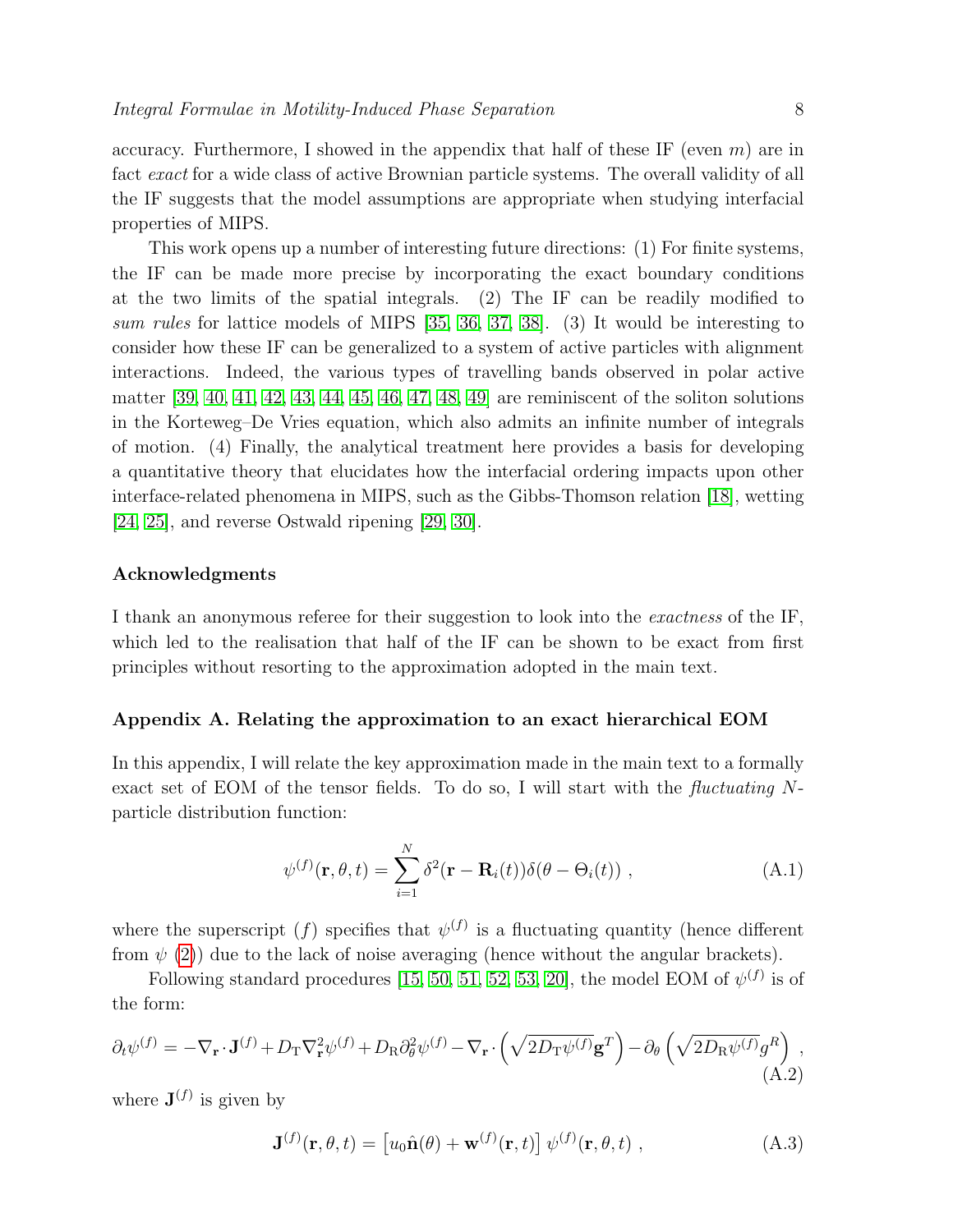$u_0 \equiv f_a/\eta$  is the constant 'active speed', and

$$
\mathbf{w}^{(f)}(\mathbf{r},t) = -\frac{1}{\eta} \int d^2 \mathbf{r}' \rho^{(f)}(\mathbf{r}',t) \nabla_{\mathbf{r}'} U(|\mathbf{r}'-\mathbf{r}|) , \qquad (A.4)
$$

with  $\rho^{(f)}$  being the 'fluctuating' density:

$$
\rho^{(f)}(\mathbf{r}',t) = \frac{1}{2\pi} \int d\theta \psi^{(f)}(\mathbf{r}',\theta,t) . \tag{A.5}
$$

From [\(A.2,](#page-7-0)[A.3\)](#page-7-1), the steady state of the average tensor fields can be obtained similarly as before:

$$
D_{\rm R}M_x = -\frac{\mathrm{d}}{\mathrm{d}x} \left[ u_0 \left( Q_{xx} + \frac{\rho}{2} \right) + \langle M_x^{(f)} w_x^{(f)} \rangle - D_{\rm T} \frac{\mathrm{d}M_x}{\mathrm{d}x} \right] , \qquad (A.6a)
$$

$$
4D_{\rm R}Q_{xx} = -\frac{\mathrm{d}}{\mathrm{d}x} \left[ u_0 O_3 + \left\langle \left( Q_{xx}^{(f)} + \frac{\rho^{(f)}}{2} \right) w_x^{(f)} \right\rangle - D_{\rm T} \frac{\mathrm{d}Q_{xx}}{\mathrm{d}x} \right] , \tag{A.6b}
$$

and for odd  $m > 1$ :

$$
D_{\rm R} \left[ m^2 O_m - (m-1) m O_{m-2} \right] = -\frac{\mathrm{d}}{\mathrm{d}x} \left[ u_0 \left( E_{m+1} + K_{m+1} \rho \right) + \langle O_m^{(f)} w_x^{(f)} \rangle - D_{\rm T} \frac{\mathrm{d}O_m}{\mathrm{d}x} \right], \tag{A.7}
$$

and for even  $m > 2$ :

$$
D_{\rm R} \left[ m^2 E_m - (m-1) m E_{m-2} \right] = -\frac{\mathrm{d}}{\mathrm{d} x} \left[ u_0 O_{m+1} + \langle (E_m^{(f)} + K_m \rho^{(f)}) w_x^{(f)} \rangle - D_{\rm T} \frac{\mathrm{d} E_m}{\mathrm{d} x} \right].
$$
\n(A.8)

The above steady state equations are similar to those in the main text [\(10\)](#page-4-1), except for two crucial differences: (1) the active speed  $u_0$  is a constant here instead of being dependent on the density  $\rho$ , and (2) the previous effective pressure gradient terms are now replaced by the correlation functions between  $w_x^{(f)}$  and the associated tensor fields (e.g., of the form  $\langle O_m^{(f)} w_x^{(f)} \rangle$ , etc).

The success of the approximation scheme employed in the main text thus indicates that:

<span id="page-8-2"></span>
$$
\lim_{x \to \pm \infty} u(\rho) \simeq u_0 + \lim_{x \to \pm \infty} \frac{\langle O_m^{(f)} w_x^{(f)} \rangle}{K_{m+1}\rho} \quad , \quad \text{for all odd } m \; , \tag{A.9}
$$

and

<span id="page-8-1"></span>
$$
\lim_{x \to \infty} \langle (E_m^{(f)} + K_m \rho^{(f)}) w_x^{(f)} \rangle \simeq \lim_{x \to -\infty} \langle (E_m^{(f)} + K_m \rho^{(f)}) w_x^{(f)} \rangle \quad , \quad \text{for all even } m \ . \ (A.10)
$$

Let us first look at  $\langle E_m^{(f)} w_x^{(f)} \rangle$  for even m, which is given by

<span id="page-8-0"></span>
$$
-\frac{1}{(2\pi)^2\eta}\int d^2\mathbf{r}'d\theta\cos^m\theta\left[\partial_{x'}U(|\mathbf{r}'-\mathbf{r}|)\right]\langle\psi^{(f)}(\mathbf{r},\theta)\rho^{(f)}(\mathbf{r}')\rangle\ .\tag{A.11}
$$

Deep in the bulks of the liquid and gas phases, we expect that that the correlation  $\langle \psi^{(f)}(\mathbf{r},\theta)\rho^{(f)}(\mathbf{r}')\rangle$  cannot distinguish left from right. Hence

<span id="page-8-3"></span>
$$
\langle \psi^{(f)}(x, y, \theta) \rho^{(f)}(x + \Delta x, y') \rangle = \langle \psi^{(f)}(x, y, \theta + \pi) \rho^{(f)}(x - \Delta x, y') \rangle . \tag{A.12}
$$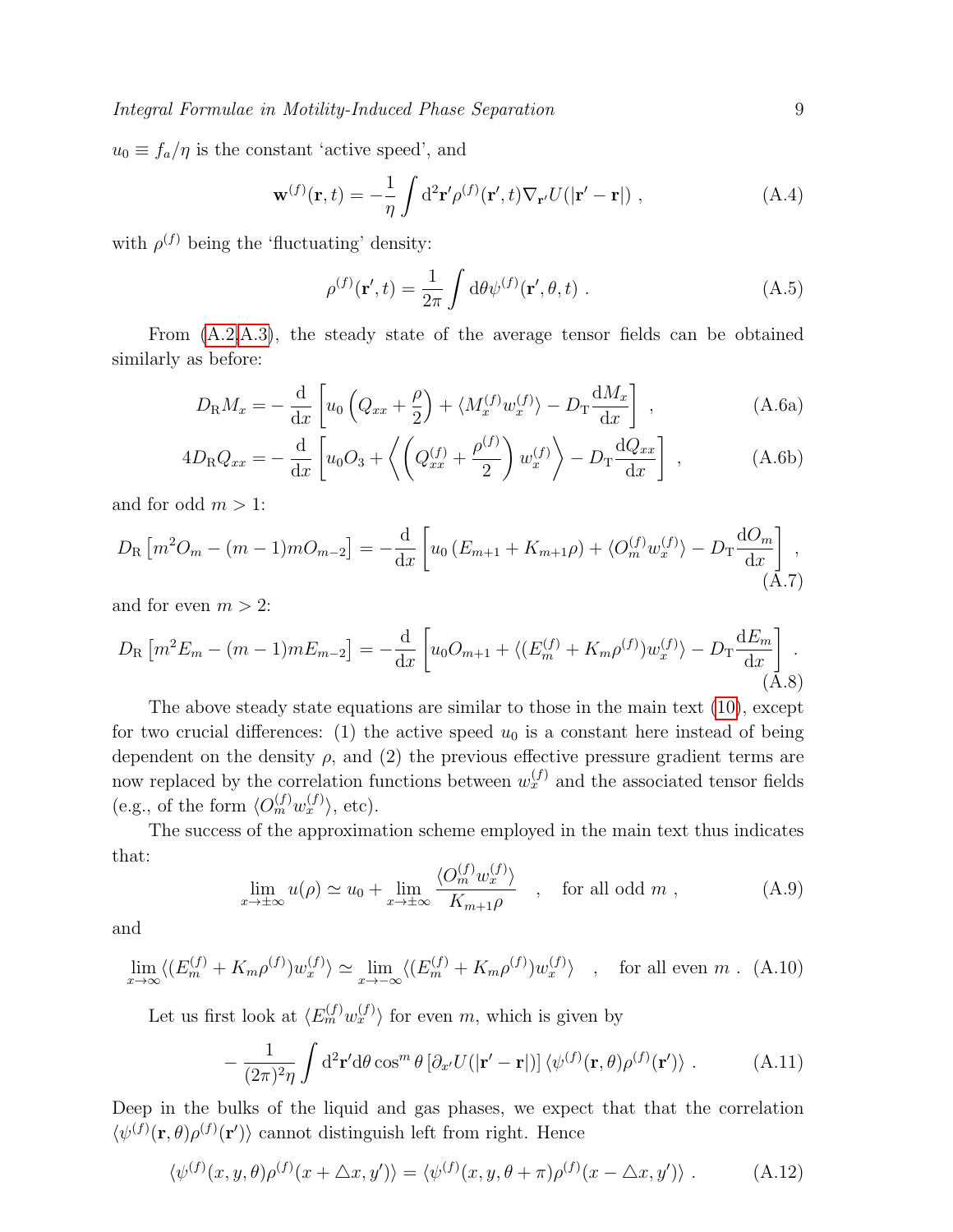Because of this symmetry, the integral in [\(A.11\)](#page-8-0) is exactly zero, i.e.,

$$
\langle E_m^{(f)} w_x^{(f)} \rangle = 0 \tag{A.13}
$$

for all even m. As a result, Eqs.  $(A.10)$  are always satisfied and the IF are exact for even m.

Let us now focus on odd m. In other for the relations in Eq.  $(A.9)$  to be satisfied deep in the liquid and gas phases, it is clear that  $\langle O_m^{(f)} w_x^{(f)} \rangle$  has to be proportional to  $K_{m+1}$  (so that the relations [\(A.9\)](#page-8-2) are valid for all odd m), which implies that

<span id="page-9-14"></span>
$$
-\frac{1}{2\pi\eta}\lim_{x\to\pm\infty}\int d^2\mathbf{r}'\left[\partial_{x'}U(|\mathbf{r}'-\mathbf{r}|)\right]\langle\psi^{(f)}(\mathbf{r},\theta)\rho^{(f)}(\mathbf{r}')\rangle \simeq -H_{\pm}\cos\theta\;, \tag{A.14}
$$

where  $H_{\pm}$  are constants at the  $x \to \pm \infty$  limits. While the form in [\(A.14\)](#page-9-14) expectedly satisfies the symmetry in [\(A.12\)](#page-8-3), I cannot show that the integrals on the L.H.S. are exactly proportional to  $\cos \theta$ , and their demonstrations from first principles will be a very interesting future direction.

## References

- <span id="page-9-0"></span>[1] Marchetti M C, Joanny J F, Ramaswamy S, Liverpool T B, Prost J, Rao M and Simha R A 2013 Hydrodynamics of soft active matter Reviews of Modern Physics 85 1143–1189
- <span id="page-9-1"></span>[2] Needleman D and Dogic Z 2017 Active matter at the interface between materials science and cell biology Nature Reviews Materials 2 17048
- <span id="page-9-2"></span>[3] Vicsek T, Czirók A, Ben-Jacob E, Cohen I and Shochet O 1995 Novel Type of Phase Transition in a System of Self-Driven Particles Physical Review Letters 75 1226–1229
- <span id="page-9-3"></span>[4] Toner J and Tu Y 1995 Long-Range Order in a Two- Dimensional Dynamical XY Model: How Birds Fly Together Physical Review Letters 75 4326–4329
- <span id="page-9-4"></span>[5] Toner J and Tu Y 1998 Flocks, herds, and schools: A quantitative theory of flocking Physical Review E 58 4828–4858
- <span id="page-9-5"></span>[6] Toner J 2012 Birth, Death, and Flight: A Theory of Malthusian Flocks Physical Review Letters 108 088102
- <span id="page-9-6"></span>[7] Chen L, Lee C F and Toner J 2018 Incompressible polar active fluids in the moving phase in dimensions  $d > 2$  New Journal of Physics 20 113035
- <span id="page-9-7"></span>[8] Mahault B, Ginelli F and Chaté H 2019 Quantitative Assessment of the Toner and Tu Theory of Polar Flocks Physical Review Letters 123 218001
- <span id="page-9-8"></span>[9] Chen L, Lee C F and Toner J 2020 Moving, Reproducing, and Dying Beyond Flatland: Malthusian Flocks in Dimensions  $d > 2$  Physical Review Letters 125 098003
- <span id="page-9-9"></span>[10] Chen L, Lee C F and Toner J 2020 Universality class for a nonequilibrium state of matter: A  $d = 4 - \epsilon$  expansion study of Malthusian focks *Physical Review E* 102 022610
- <span id="page-9-10"></span>[11] Chen L, Toner J and Lee C F 2015 Critical phenomenon of the order-disorder transition in incompressible active fluids New Journal of Physics 17 042002
- <span id="page-9-11"></span>[12] Mahault B, Jiang X c, Bertin E, Ma Y q, Patelli A, Shi X q and Chat´e H 2018 Self-Propelled Particles with Velocity Reversals and Ferromagnetic Alignment: Active Matter Class with Second-Order Transition to Quasi-Long-Range Polar Order Physical Review Letters 120 258002
- <span id="page-9-12"></span>[13] Fily Y and Marchetti M C 2012 Athermal Phase Separation of Self-Propelled Particles with No Alignment Physical Review Letters 108 235702
- <span id="page-9-13"></span>[14] Redner G S, Hagan M F and Baskaran A 2013 Structure and Dynamics of a Phase- Separating Active Colloidal Fluid Physical Review Letters 110 055701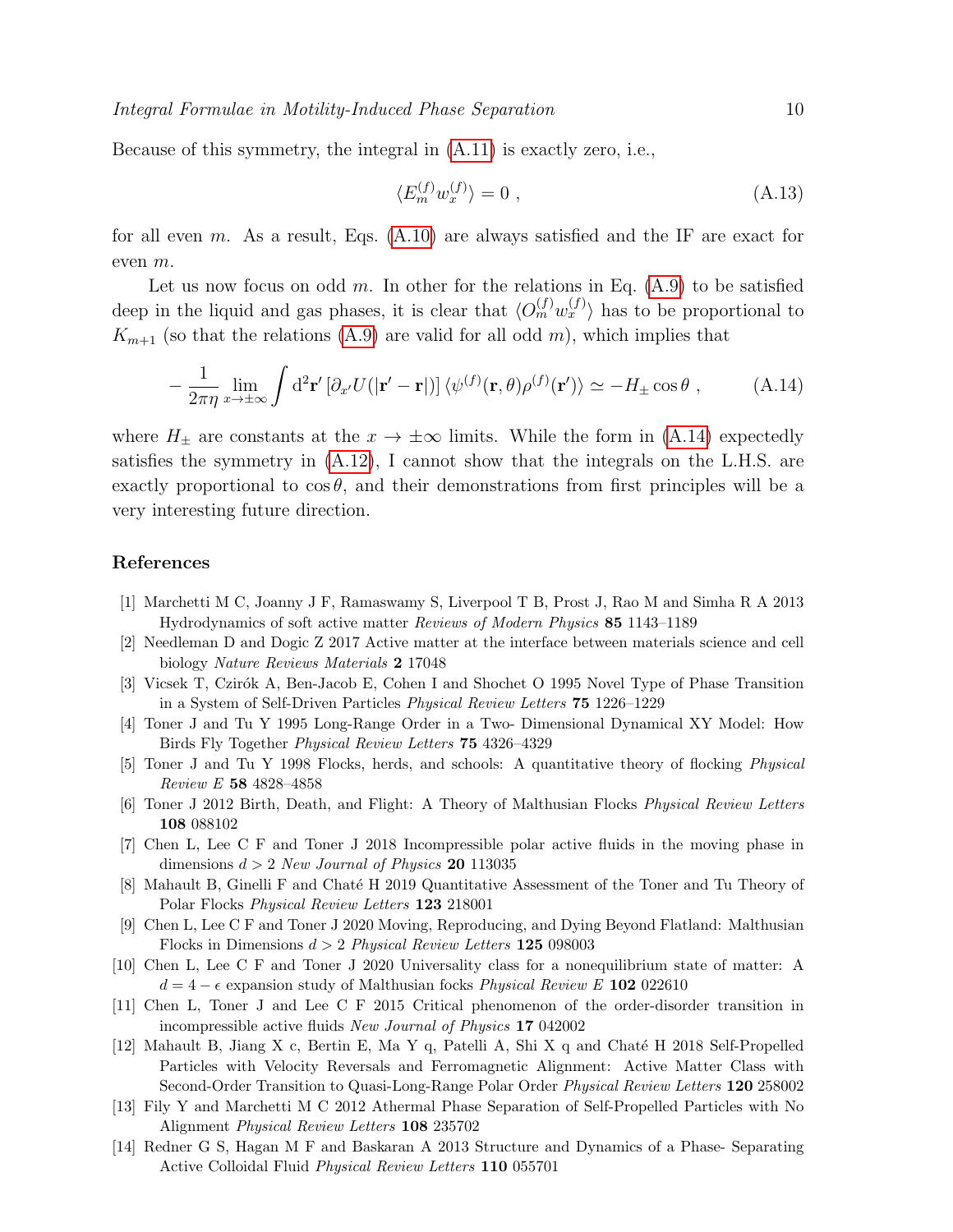- <span id="page-10-0"></span>[15] Tailleur J and Cates M E 2008 Statistical Mechanics of Interacting Run-and-Tumble Bacteria Physical Review Letters 100 218103
- <span id="page-10-1"></span>[16] Cates M E and Tailleur J 2015 Motility-Induced Phase Separation Annual Review of Condensed Matter Physics 6 219–244
- <span id="page-10-2"></span>[17] Marchetti M C, Fily Y, Henkes S, Patch A and Yllanes D 2016 Minimal model of active colloids highlights the role of mechanical interactions in controlling the emergent behavior of active matter Current Opinion in Colloid & Interface Science 21 34-43
- <span id="page-10-3"></span>[18] Lee C F 2017 Interface stability, interface fluctuations, and the Gibbs-Thomson relationship in motility-induced phase separations Soft Matter 13 376–385
- <span id="page-10-4"></span>[19] Patch A, Sussman D M, Yllanes D and Marchetti M C 2018 Curvature-dependent tension and tangential flows at the interface of motility-induced phases Soft Matter 14 7435–7445
- <span id="page-10-5"></span>[20] Solon A P, Stenhammar J, Cates M E, Kafri Y and Tailleur J 2018 Generalized thermodynamics of motility-induced phase separation: phase equilibria, Laplace pressure, and change of ensembles New Journal of Physics 20 075001
- <span id="page-10-6"></span>[21] Hermann S, Krinninger P, de las Heras D and Schmidt M 2019 Phase coexistence of active Brownian particles Physical Review E 100 052604
- <span id="page-10-7"></span>[22] Omar A K, Wang Z G and Brady J F 2020 Microscopic origins of the swim pressure and the anomalous surface tension of active matter Physical Review E 101 012604
- <span id="page-10-8"></span>[23] Redner G S, Wagner C G, Baskaran A and Hagan M F 2016 Classical Nucleation Theory Description of Active Colloid Assembly Physical Review Letters 117 148002
- <span id="page-10-9"></span>[24] Wysocki A and Rieger H 2020 Capillary Action in Scalar Active Matter Physical Review Letters 124 048001
- <span id="page-10-10"></span>[25] Neta P D, Tasinkevych M, Telo da Gama M M and Dias C S 2021 Wetting of a solid surface by active matter Soft Matter 17 2468–2478
- <span id="page-10-11"></span>[26] Bialké J, Siebert J T, Löwen H and Speck T 2015 Negative Interfacial Tension in Phase-Separated Active Brownian Particles Physical Review Letters 115 098301
- <span id="page-10-12"></span>[27] Paliwal S, Prymidis V, Filion L and Dijkstra M 2017 Non-Equilibrium Surface Tension of the Vapour-Liquid Interface of Active Lennard-Jones Particles Journal of Chemical Physics 147 084902
- <span id="page-10-13"></span>[28] Hermann S, de las Heras D and Schmidt M 2019 Non-negative Interfacial Tension in Phase-Separated Active Brownian Particles Physical Review Letters 123 268002
- <span id="page-10-14"></span>[29] Tjhung E, Nardini C and Cates M E 2018 Cluster Phases and Bubbly Phase Separation in Active Fluids: Reversal of the Ostwald Process Physical Review X 8 031080
- <span id="page-10-15"></span>[30] Fausti G, Tjhung E, Cates M and Nardini C 2021 Capillary interfacial tension in active phase separation Physical Review Letters 127 068001
- <span id="page-10-16"></span>[31] Lee C F 2013 Active particles under confinement: Aggregation at the wall and gradient formation inside a channel New Journal of Physics 15 055007
- <span id="page-10-17"></span>[32] Wagner C G, Hagan M F and Baskaran A 2017 Steady-state distributions of ideal active Brownian particles under confi

nement and forcing *Journal of Statistical Mechanics: Theory and Experiment* 2017 043203

- <span id="page-10-18"></span>[33] Irving J H and Kirkwood John G 1950 The Statistical Mechanical Theory of Transport Processes. IV. The Equations of Hydrodynamics J Chem Phys 18 817-829
- <span id="page-10-19"></span>[34] Weeks I J D, Chandler D and Andersen H C 1971 Role of Repulsive Forces in Determining the Equilibrium Structure of Simple Liquids J Chem Phys 54 5237–5247
- <span id="page-10-20"></span>[35] Thompson A G, Tailleur J, Cates M E and Blythe R A 2011 Lattice models of nonequilibrium bacterial dynamics Journal of Statistical Mechanics: Theory and Experiment 2011 P02029
- <span id="page-10-21"></span>[36] Whitelam S, Klymko K and Mandal D 2018 Phase separation and large deviations of lattice active matter The Journal of Chemical Physics 148 154902
- <span id="page-10-22"></span>[37] Partridge B and Lee C F 2019 Critical Motility-Induced Phase Separation Belongs to the Ising Universality Class Physical Review Letters 123 068002
- <span id="page-10-23"></span>[38] Shi X q, Fausti G, Chaté H, Nardini C and Solon A 2020 Self-Organized Critical Coexistence